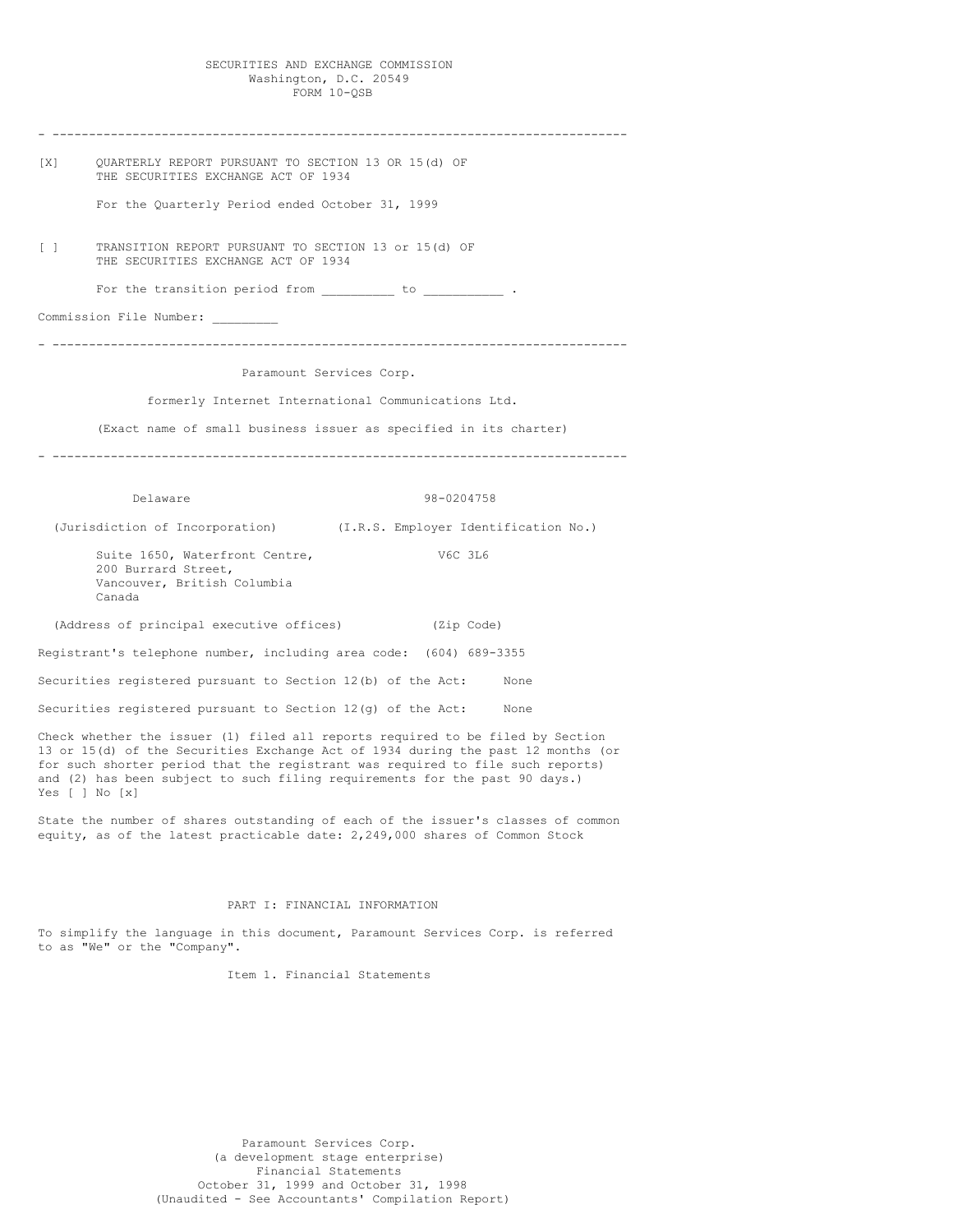### ACCOUNTANTS' COMPILATION REPORT

We have compiled the accompanying balance sheet of Paramount Services Corp. as of October 31, 1999 and the statements of operations for the six-month and three-month periods ended October 31, 1999 and October 31, 1998 and the statements of cash flows for the six-month periods ended October 31, 1999 and October 31, 1998 in accordance with Statements on Standards for Accounting and Review services issued by the American Institute of Certified Public Accountants.

A compilation is limited to presenting in the form of financial statements information that is the representation of management. We have not audited or reviewed the accompanying financial statements and accordingly, do not express an opinion or any form of assurance on them.

December 6, 1999

N.I. Cameron Inc. (signed) VANCOUVER, B.C. CHARTERED ACCOUNTANTS

3

Paramount Services Corp. (a development stage enterprise) Balance Sheet As at October 31, 1999 (Unaudited - See Accountants' Compilation Report)

 $<$ TABLE> <CAPTION>

ASSETS

| $<$ S $>$ |             |     |
|-----------|-------------|-----|
| CURRENT   |             |     |
| Cash      | S.          | 929 |
|           | ----------- |     |
|           |             |     |

### LIABILITIES AND STOCKHOLDERS' DEFICIT

| CURRENT LIABILITIES<br>Accounts payable<br>Due to related party                                                                                                                     | \$ | 900<br>19,387             |
|-------------------------------------------------------------------------------------------------------------------------------------------------------------------------------------|----|---------------------------|
|                                                                                                                                                                                     |    | 20,287                    |
| STOCKHOLDERS' DEFICIT<br>Share capital<br>Authorized:<br>30,000,000 common shares with a par value of \$0.0001 each<br>5,000,000 preferred shares with a par value of \$0.0001 each |    |                           |
| Issued and outstanding:<br>2,249,000 common shares<br>Additional paid-in capital<br>Deficit accumulated in the development stage                                                    |    | 225<br>4,785<br>(24, 368) |
| Total stockholders' deficit                                                                                                                                                         |    | (19, 358)                 |
| TOTAL LIABILITIES AND STOCKHOLDERS' DEFICIT                                                                                                                                         | Ŝ  | 929                       |
| $\langle$ /TABLE>                                                                                                                                                                   |    |                           |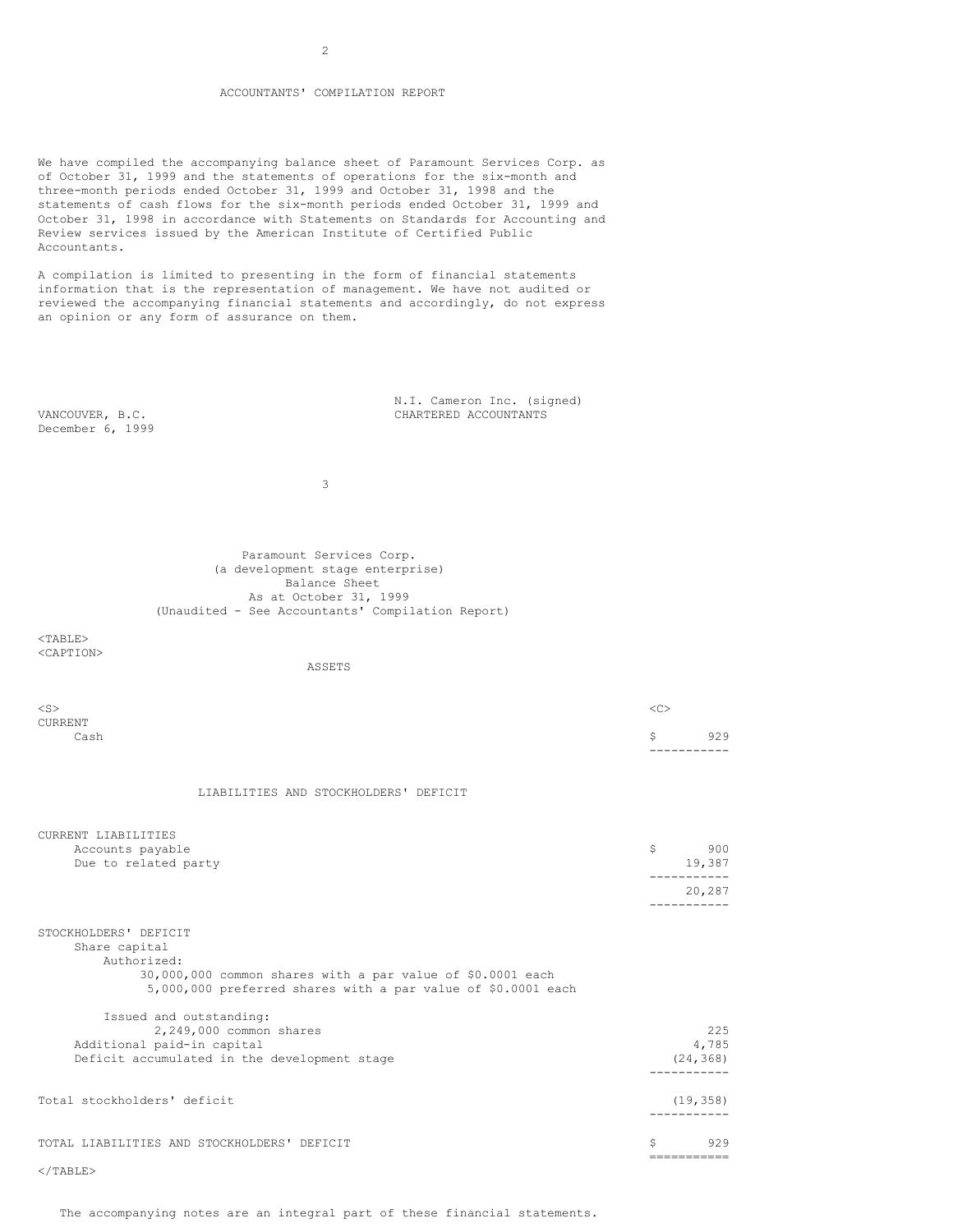Paramount Services Corp. (a development stage enterprise) Statements of Operations For the Six Month and Three Month Periods Ended October 31, 1999 and October 31, 1998 (Unaudited - See Accountants' Compilation Report)

| $<$ TABLE><br><caption></caption>                                          |                                                                                                                                                                                                                                                                                                                                                                                                                                                                                                                                   |                  |                                                                                                                                                                                                                                                                                                                                                                                                                                                                                                                                                                            |                        |                                                                                                    |      |
|----------------------------------------------------------------------------|-----------------------------------------------------------------------------------------------------------------------------------------------------------------------------------------------------------------------------------------------------------------------------------------------------------------------------------------------------------------------------------------------------------------------------------------------------------------------------------------------------------------------------------|------------------|----------------------------------------------------------------------------------------------------------------------------------------------------------------------------------------------------------------------------------------------------------------------------------------------------------------------------------------------------------------------------------------------------------------------------------------------------------------------------------------------------------------------------------------------------------------------------|------------------------|----------------------------------------------------------------------------------------------------|------|
| Period from                                                                |                                                                                                                                                                                                                                                                                                                                                                                                                                                                                                                                   |                  |                                                                                                                                                                                                                                                                                                                                                                                                                                                                                                                                                                            |                        | Period from                                                                                        |      |
| December 18,                                                               | Three                                                                                                                                                                                                                                                                                                                                                                                                                                                                                                                             |                  | Three Six                                                                                                                                                                                                                                                                                                                                                                                                                                                                                                                                                                  | Six                    | December 18,                                                                                       |      |
| (date of                                                                   | Months                                                                                                                                                                                                                                                                                                                                                                                                                                                                                                                            |                  | Months Months                                                                                                                                                                                                                                                                                                                                                                                                                                                                                                                                                              |                        | Months 1997 (date of                                                                               | 1997 |
| incorporation                                                              | Ended                                                                                                                                                                                                                                                                                                                                                                                                                                                                                                                             | Ended            |                                                                                                                                                                                                                                                                                                                                                                                                                                                                                                                                                                            | Ended Ended            | incorporation                                                                                      |      |
| October 31,                                                                |                                                                                                                                                                                                                                                                                                                                                                                                                                                                                                                                   |                  |                                                                                                                                                                                                                                                                                                                                                                                                                                                                                                                                                                            |                        | October 31, October 31, October 31, October 31, to October 31,                                     | to   |
| 1998                                                                       |                                                                                                                                                                                                                                                                                                                                                                                                                                                                                                                                   | 1999 1998 1998   |                                                                                                                                                                                                                                                                                                                                                                                                                                                                                                                                                                            | 1999 1998              | 1999                                                                                               |      |
| -------                                                                    |                                                                                                                                                                                                                                                                                                                                                                                                                                                                                                                                   |                  |                                                                                                                                                                                                                                                                                                                                                                                                                                                                                                                                                                            |                        |                                                                                                    |      |
| $<$ S $>$                                                                  | $\langle C \rangle$ $\langle C \rangle$                                                                                                                                                                                                                                                                                                                                                                                                                                                                                           |                  | $\langle C \rangle$ $\langle C \rangle$                                                                                                                                                                                                                                                                                                                                                                                                                                                                                                                                    |                        | $<<$ C $>$                                                                                         | <<   |
| Expenses<br>Professional fees                                              | \$3,389                                                                                                                                                                                                                                                                                                                                                                                                                                                                                                                           |                  | $\begin{array}{ccc} \xi & - & \xi & 5,225 & \xi \end{array}$                                                                                                                                                                                                                                                                                                                                                                                                                                                                                                               | and the company of the | \$20,045                                                                                           | \$   |
| 6,320<br>Administration and                                                | 2,443                                                                                                                                                                                                                                                                                                                                                                                                                                                                                                                             | $\sim$ 100 $\mu$ | 4,229                                                                                                                                                                                                                                                                                                                                                                                                                                                                                                                                                                      |                        | 4,229                                                                                              |      |
| filing fees<br>Bank charges                                                | 38                                                                                                                                                                                                                                                                                                                                                                                                                                                                                                                                |                  | 94                                                                                                                                                                                                                                                                                                                                                                                                                                                                                                                                                                         |                        | 94                                                                                                 |      |
| --------<br>Net Loss for the Period<br>\$ (6, 320)                         |                                                                                                                                                                                                                                                                                                                                                                                                                                                                                                                                   |                  |                                                                                                                                                                                                                                                                                                                                                                                                                                                                                                                                                                            |                        | $\frac{1}{2}$ (5,870) $\frac{1}{2}$ = $\frac{1}{2}$ (9,548) $\frac{1}{2}$ = $\frac{1}{2}$ (24,368) |      |
| Loss per share,<br>Basic and diluted                                       | \$ (0.003)<br>$\begin{tabular}{ll} \multicolumn{3}{l}{{\color{blue}\textbf{1}}}\\ \multicolumn{3}{l}{\color{blue}\textbf{2}}\\ \multicolumn{3}{l}{\color{blue}\textbf{2}}\\ \multicolumn{3}{l}{\color{blue}\textbf{3}}\\ \multicolumn{3}{l}{\color{blue}\textbf{4}}\\ \multicolumn{3}{l}{\color{blue}\textbf{4}}\\ \multicolumn{3}{l}{\color{blue}\textbf{5}}\\ \multicolumn{3}{l}{\color{blue}\textbf{5}}\\ \multicolumn{3}{l}{\color{blue}\textbf{5}}\\ \multicolumn{3}{l}{\color{blue}\textbf{6}}\\ \multicolumn{3}{l}{\color$ |                  | \$ (0.004)<br>$\begin{tabular}{ll} \multicolumn{3}{l}{{\color{red}\boldsymbol{z}}} & \multicolumn{3}{l}{\color{blue}\boldsymbol{z}} & \multicolumn{3}{l}{\color{blue}\boldsymbol{z}} \\ \multicolumn{3}{l}{\color{blue}\boldsymbol{z}} & \multicolumn{3}{l}{\color{blue}\boldsymbol{z}} & \multicolumn{3}{l}{\color{blue}\boldsymbol{z}} & \multicolumn{3}{l}{\color{blue}\boldsymbol{z}} \\ \multicolumn{3}{l}{\color{blue}\boldsymbol{z}} & \multicolumn{3}{l}{\color{blue}\boldsymbol{z}} & \multicolumn{3}{l}{\color{blue}\boldsymbol{z}} & \multicolumn{3}{l}{\color$ |                        |                                                                                                    |      |
| $<$ /TABLE>                                                                |                                                                                                                                                                                                                                                                                                                                                                                                                                                                                                                                   |                  |                                                                                                                                                                                                                                                                                                                                                                                                                                                                                                                                                                            |                        |                                                                                                    |      |
|                                                                            |                                                                                                                                                                                                                                                                                                                                                                                                                                                                                                                                   |                  |                                                                                                                                                                                                                                                                                                                                                                                                                                                                                                                                                                            |                        |                                                                                                    |      |
| The accompanying notes are an integral part of these financial statements. |                                                                                                                                                                                                                                                                                                                                                                                                                                                                                                                                   |                  |                                                                                                                                                                                                                                                                                                                                                                                                                                                                                                                                                                            |                        |                                                                                                    |      |
|                                                                            | 5                                                                                                                                                                                                                                                                                                                                                                                                                                                                                                                                 |                  |                                                                                                                                                                                                                                                                                                                                                                                                                                                                                                                                                                            |                        |                                                                                                    |      |
|                                                                            | Paramount Services Corp.<br>(a development stage enterprise)<br>Statements of Cash Flows                                                                                                                                                                                                                                                                                                                                                                                                                                          |                  |                                                                                                                                                                                                                                                                                                                                                                                                                                                                                                                                                                            |                        |                                                                                                    |      |

For the Six Month Periods Ended October 31, 1999 and October 31, 1998

(Unaudited - See Accountants' Compilation Report)

<TABLE> <CAPTION>

----

| Six months  | Period from     | Six months  | Period from    |  |  |
|-------------|-----------------|-------------|----------------|--|--|
| Ended       | December 18,    | Ended       | December 18,   |  |  |
| October 31, | $1997$ (date of | October 31, | 1997 (date of  |  |  |
| 1999        | incorporation   | 1998        | incorporation  |  |  |
|             | to October 31,  |             | to October 31, |  |  |
|             | 1999            |             | 1998           |  |  |
|             |                 |             |                |  |  |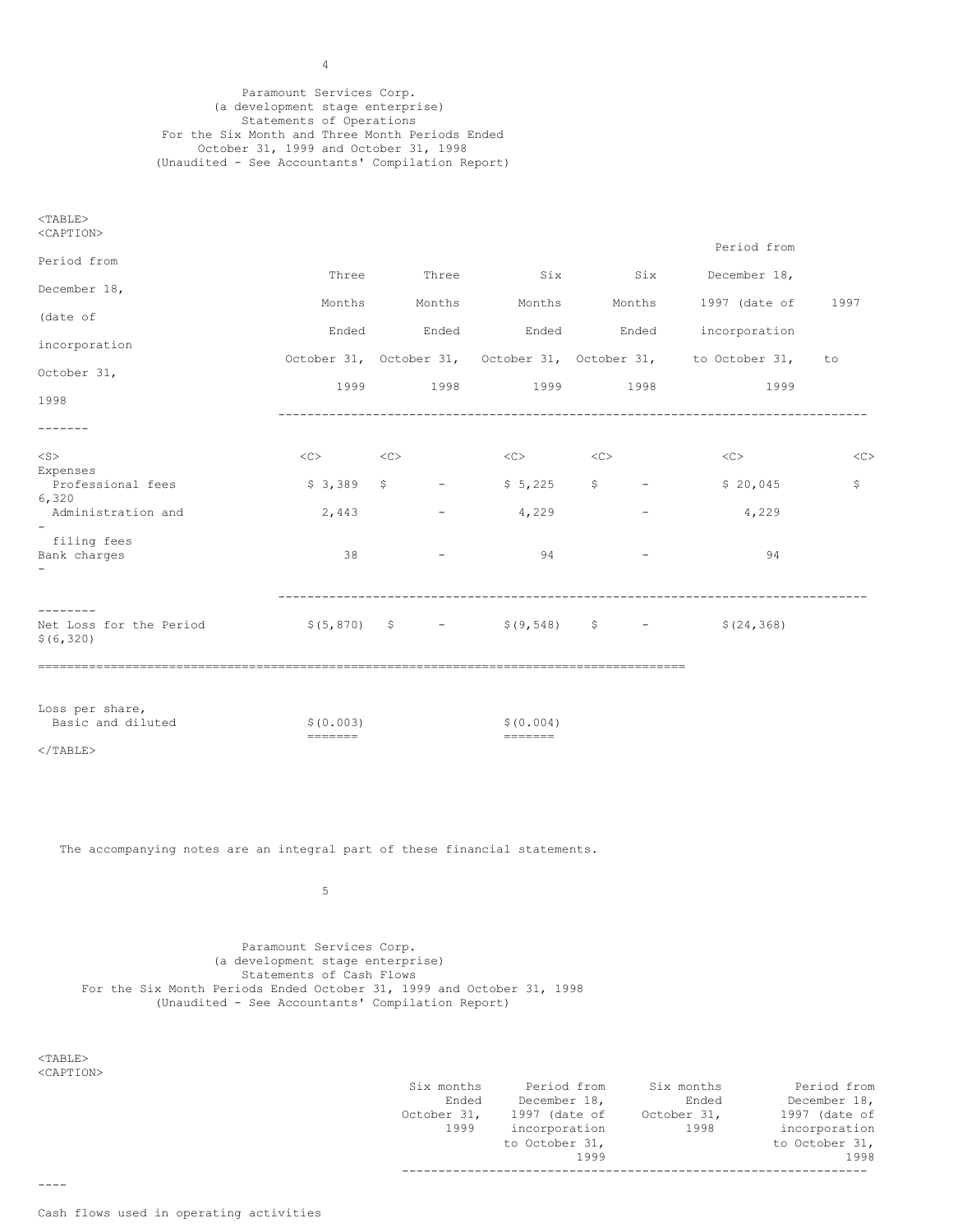| $<$ S $>$<br>Net loss<br>Changes in operating assets<br>and liabilities | <<              | $<\!\!\rm C\!\!>$<br>$$(9, 548)$ $$(24, 368)$ | $<\!\!\rm C\!\!>$<br>$\ddot{s}$    | <<<br>\$ (6, 320)                            |
|-------------------------------------------------------------------------|-----------------|-----------------------------------------------|------------------------------------|----------------------------------------------|
| Accounts payable<br>Accrued liabilities                                 | 900<br>(3, 500) | 900<br>$\overline{\phantom{a}}$               | _____________                      |                                              |
|                                                                         |                 |                                               |                                    |                                              |
| Net cash used in operating<br>activities                                |                 | $(12, 148)$ $(23, 468)$                       | __________________________________ | (6, 320)                                     |
|                                                                         |                 |                                               |                                    |                                              |
| Cash flows provided by financing<br>activities<br>Proceeds from capital |                 |                                               |                                    |                                              |
| contributions<br>Due to related party                                   |                 | $-5,010$<br>13,077 19,387                     |                                    | 5,010<br>the company's state of the<br>1,310 |
|                                                                         |                 |                                               |                                    |                                              |
| Net cash provided by financing<br>activities                            |                 | 13,077 24,397                                 | --------------------------------   | 6,320                                        |
|                                                                         |                 |                                               |                                    |                                              |
| Net change in cash during the period                                    | 929             | 929                                           |                                    |                                              |
| Cash at beginning of period                                             |                 |                                               |                                    |                                              |
|                                                                         |                 |                                               |                                    |                                              |
| Cash at end of period                                                   | \$<br>929       | $\mathsf{S}$<br>929                           | \$                                 | \$                                           |
| ___________________                                                     |                 |                                               |                                    |                                              |

 $<$ /TABLE>

The accompanying notes are an integral part of these financial statements.

6

Paramount Services Corp. (a development stage enterprise) Notes to the Financial Statements October 31, 1999 (Unaudited - See Accountants' Compilation Report)

## 1. FORMATION AND BUSINESS OF THE COMPANY

Paramount Services Corp. (the "Company") was incorporated in Delaware on December 18, 1997 under the name of Internet International Communications Ltd. pursuant to the laws of Delaware.

Prior to the merger (as defined below), Paramount Services Corp. ("Paramount") and Internetcom, Inc. ("Internetcom"), a Colorado company, were companies under common control.

On January 8, 1998, Paramount and Internetcom merged through an exchange of shares.

The merger has been accounted for in a manner similar to a pooling of interests and accordingly the financial statements of the Company include the results of Paramount and Internetcom since their inception, which in the case of Paramount was December 18, 1997 and Internetcom was December 10, 1997. The share capital of the Company has been presented giving effect to the exchange of shares from incorporation.

The Company is a development stage company and has had no activity other than issuing shares and preparing an initial business plan. Its sole purpose at this time is to locate and consummate a merger or acquisition with an as yet unidentified private entity.

#### 2. SHARE CAPITAL

Holders of the common stock are entitled to one vote per share and to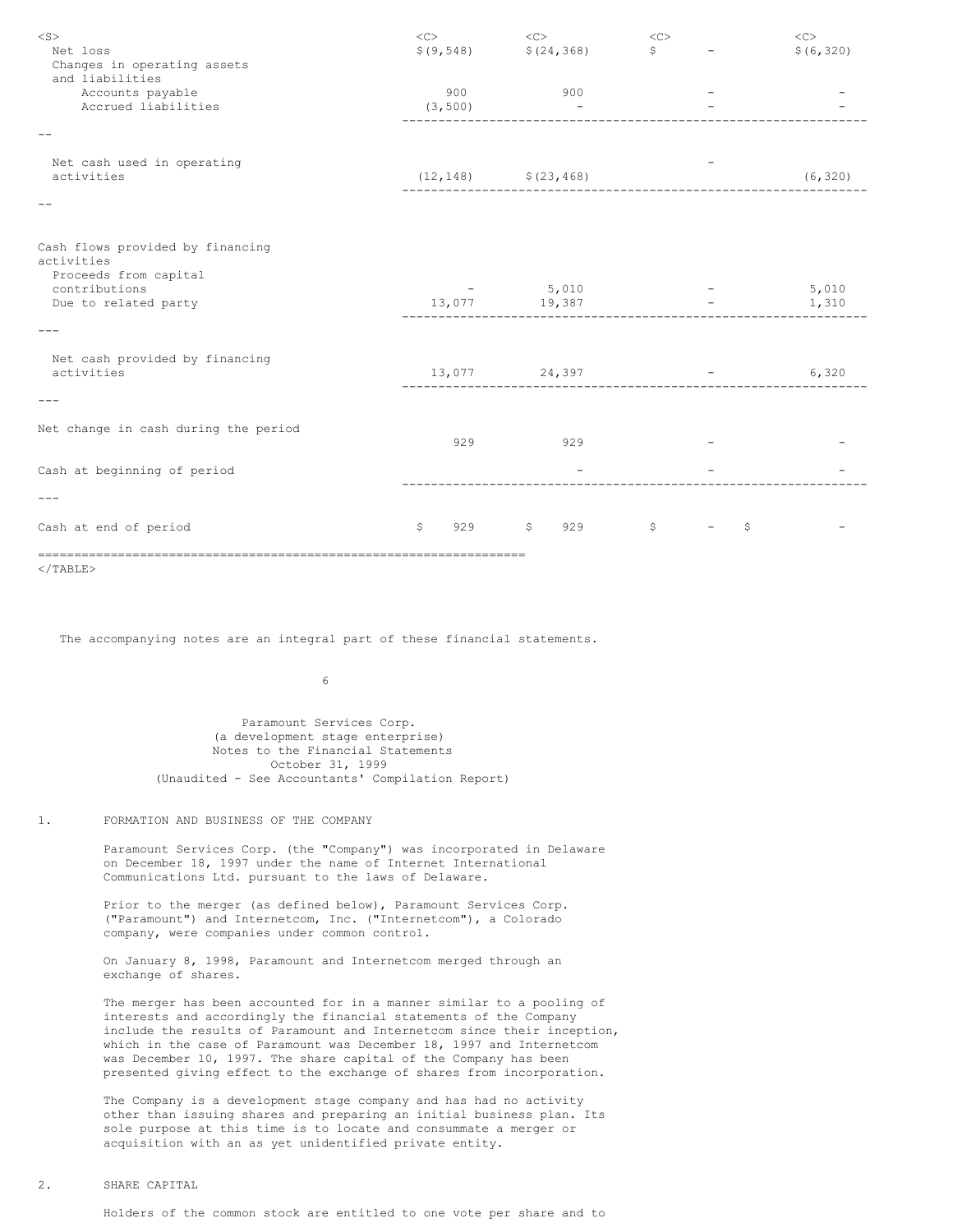share equally in any dividends declared and distributions in liquidation.

On May 7, 1999, the Company consolidated its share capital by way of a reverse stock split on the basis of one new common share for each two old common shares. On September 14, 1999, the Company consolidated its share capital by way of a reverse stock split on the basis of one new common share for each 23 old common shares. This was followed on September 15, 1999 by a stock split of 20 new common shares for each old common share. All outstanding shares in these financial statements have been retroactively adjusted to reflect these share consolidations.

#### 3. RELATED PARTY TRANSACTIONS

Since incorporation, a company controlled by the director of the Company has provided administrative services and facilities to the Company for nil consideration and pays expenses on behalf of the Company. The amount due to this company is without interest or stated terms of repayment. It is anticipated the Company will continue to receive non-interest bearing advances from this company to pay for future expenses as incurred.

7

Item 2. Management's Discussion and Analysis or Plan of Operations

We have never had operations. In the next twelve months, we plan to seek out business opportunity candidates. To date, we have undertaken no efforts to seek out a business opportunity for the Company. We believe that this plan of operations will be conducted through the efforts of our current management and will not require any additional funds or personnel. We anticipate that business opportunities will be available to us through the contacts of our management. Other than through the contacts of our management, we do not have other plans to locate business opportunity candidates. We anticipate that the investigation of specific business opportunities and the negotiation, drafting and execution of relevant agreements, disclosure documents and other instruments will be done by our management or under their direction. Management will investigate, to the extent they believe reasonable, such potential business opportunities. Due to management's limited experience in business analysis, they may not discover or adequately evaluate adverse facts about the business opportunity to be acquired.

Since we will have no funds available to us in our search for business opportunities, we will not be able to expend significant funds on a complete investigation of a business opportunity. We anticipate that we will incur nominal expenses in the implementation of our business plan described herein. Because we have no capital with which to pay these expenses, our present management will pay any charges with their personal funds, as interest free demand loans without specific repayment terms to the Company. The only opportunity that we will have to repay these loans is from a prospective business opportunity. Our management has agreed that the repayment of any loans made on our behalf will not impede or be made conditional in any manner, to consummation of a proposed transaction.

Management, however, has no commitment to loan funds to the Company. Such loans will be made at the sole discretion of management. In the event management ceases to provide loans to the Company, we will be unable to continue our search for business opportunity candidates. The Company has not and does not plan to consider alternate sources of funding.

We have no particular business opportunity in mind and have not entered into any negotiations regarding any business opportunity. None of our management, affiliates or any promoters have engaged in any preliminary contact or discussions with any representative of any other company regarding the possibility of a business opportunity between us and such other company as of the date of this registration statement.

We will not restrict our search to any specific business, industry, or geographical location, and we may participate in a business opportunity of virtually any kind or nature. This discussion of the proposed business is purposefully general and is not meant to be restrictive of our virtually unlimited discretion to search for and enter into potential business opportunities. We anticipate that we may be able to participate in only one potential business opportunity because we have no assets and limited financial resources.

To date, we have not developed any criteria for the selection of business opportunities. We do not plan to develop specific criteria for the selection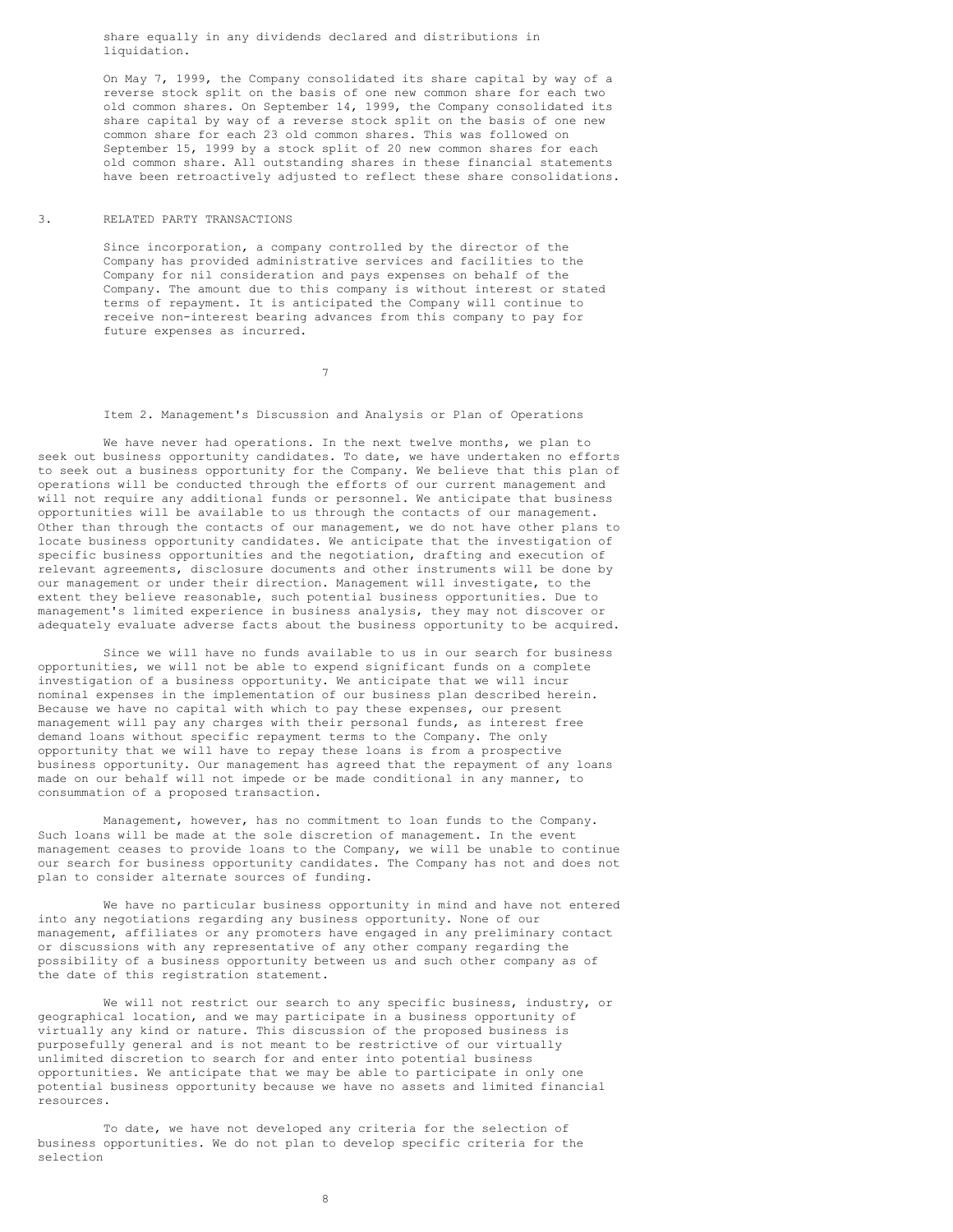of business opportunities as this would have the effect of limiting the discretion of our management in selecting a business opportunity. We will be relying on the judgment of our Board of Directors to ensure that a business opportunity is fair, reasonable and in the best interest of the Company.

We will seek to expand through business opportunities entailing risks which are not currently identified, and which you will not have a basis to evaluate. We may seek to expand our operations by acquiring companies in businesses that we believe will complement or enhance our company. We cannot assure you that we will be able to ultimately effect any acquisition, successfully integrate any acquired business in our operations or otherwise successfully develop our operations. We have not established any minimum criteria for any acquisition and our management may have complete discretion in determining the terms of any acquisition. Consequently, there is no basis for you to evaluate the specific merits or risks of any potential acquisition that we may undertake. We anticipate that our management will investigate, to the extent believed necessary, the business opportunity.

Due to general economic conditions, rapid technological advances being made in some industries and shortages of available capital, our management believes that there are numerous firms seeking the perceived benefits of a fully reporting public company. Such perceived benefits may include facilitating or improving the terms on which additional equity financing may be sought, providing liquidity for incentive stock options or similar benefits to key employees, providing liquidity (subject to restrictions of applicable statutes) for all shareholders and other factors.

Potentially, available business opportunities may occur in many different industries and at various stages of development, all of which make the task of comparative investigation and analysis of such business opportunities extremely difficult and complex. We do not have and will not have capital to provide the owners of business opportunities with any significant cash or other assets. However, we believe we can offer owners of acquisition candidates the opportunity to acquire a controlling ownership interest in a publicly registered company without incurring the cost and time required to become a fully reporting company. The owners of the business opportunities will, however, incur significant legal and accounting costs in connection with acquisition of a business opportunity, including the costs of preparing Form 8-Ks, 10-Ks or 10-KSBs, agreements and related reports and documents. The Exchange Act specifically requires that any merger or acquisition candidate comply with all applicable reporting requirements, which include providing audited financial statements to be included within the numerous filings relevant to complying with the Exchange Act. Nevertheless, our management has not conducted market research and is not aware of statistical data which would support the perceived benefits for the owners of a business opportunity.

We believe that there is a demand by non-public corporations for shell corporations that have a public distribution of securities, such as our Company. We believe that demand for shells has increased dramatically since the Securities and Exchange Commission imposed burdensome requirements on "blank check" companies pursuant to Regulation 419 of the Securities Act of 1933 (the "Act"). The foregoing regulation has substantially decreased the number of "blank check" offerings filed with the Commission and, as a result, has stimulated an increased demand for "shell" corporations. We have made the foregoing assumption, but there is no assurance that the same is accurate or correct and accordingly, no assurance can be made that we will be successful in locating a business opportunity.

9

Prior to making a decision to recommend a business opportunity, we plan to request that we be provided with written materials regarding the business opportunity containing such items as a description of products, services and company history; management resumes; financial information; available projections with related assumptions upon which they are based; evidence of existing patents, trademarks or services marks or rights thereto; present and proposed forms of compensation to management; a description of transactions between the prospective entity and its affiliates during relevant periods; a description of present and required facilities; an analysis of risk and competitive conditions; and, other information deemed relevant.

Upon the consummation of a transaction, we anticipate that our present management and shareholders will no longer be in control of the Company. In addition, our director may, as part of the terms of the business opportunity, resign and be replaced by new directors without a vote of our shareholders.

We do not plan to raise any capital at the present time, by private placement, public offerings, pursuant to Regulation S promulgated under the Act, as amended, or by any means whatsoever. Further, we have no plans, proposals, arrangements or understandings with respect to the sale or issuance of additional securities prior to the location of a business opportunity.

We anticipate that any securities issued in any such business opportunity would be issued in reliance upon exemptions from registration under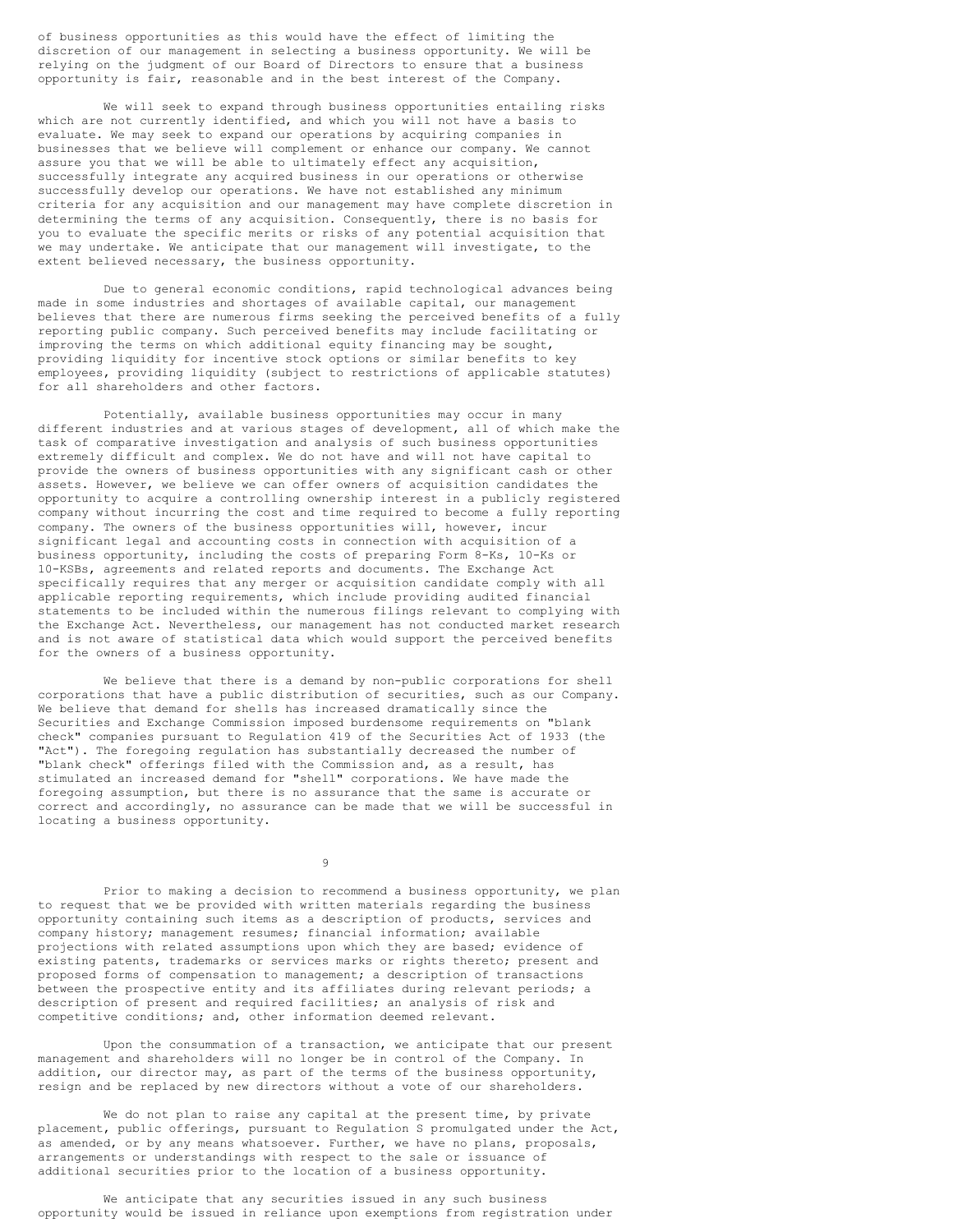applicable federal and state securities laws. In some circumstances, however, as a negotiated element of our transaction, we may agree to register all or a part of such securities immediately after the transaction is consummated or at specified times thereafter. If such registration occurs, of which there can be no assurance, it will be undertaken by the surviving entity after we have successfully consummated a business opportunity, and we are no longer considered a "shell" company. Until such time as this occurs, we will not attempt to register any additional securities. The issuance of a substantial amount of additional securities and their potential sale into any trading market which may develop for our securities, may have a depressive effect on the value of our securities in the future, if such a market develops, of which there is no assurance. The completion of any business opportunity may result in a significant issuance of shares and substantial dilution to our present stockholders.

We do not plan to make any changes in the number of our employees.

During the quarterly period ended October 31, 1999 we incurred general and administrative expenses of \$9,548, all of which were related to share capital restructuring and the preparation of our audited financial statements for the year ended April 30, 1999, the filing of Form 10-SB the preparation of our first quarter financial statements for the period ended July 31, 1999 and the filing of our Form 10-QSB with the Securities and Exchange Commission. Operating capital to pay for these expenses were funded by advances from Century Capital Management Ltd., a company controlled by our president. As at October 31, 1999 we were indebted to Century Capital Management Ltd. for a total of \$19,387.

#### 10

#### PART II: OTHER INFORMATION

#### Item 5. Other Information

We are aware of the issues associated with the programming code in existing computer systems as the year 2000 approaches ("Y2K problem"). The Y2K problem is the result of computer programs being written using two digits rather that four to define the applicable year. As a result, computer programs that have time sensitive software may recognize a date using "00" to designate the year as 1900 rather than 2000. This could result in systems failure or miscalculation causing disruption of operations. We do not currently have any business operations and, as such, do not directly face any Y2K compliance issues. We do not and may not know the Y2K compliance status of any potential business opportunities, but we believe that there will be no material adverse impact upon us if a business opportunity is not Y2K compliant. It is not possible to be certain that all aspects of the Y2K problem affecting us, including those related to the efforts of any future customers, suppliers, or other third parties, will be fully resolved.

#### SIGNATURES

Pursuant to the requirements of the Securities Exchange Act of 1934, this Form 10-QSB Report for the Quarter ended October 31, 1999, has been signed below by the following person on behalf of the Registrant and in the capacity and on the date indicated.

December 13, 1999

Paramount Services Corp. A DELAWARE CORPORATION

/s/Andrew Hromyk ------------------ By: Andrew Hromyk Title: President Date: 12/13/99